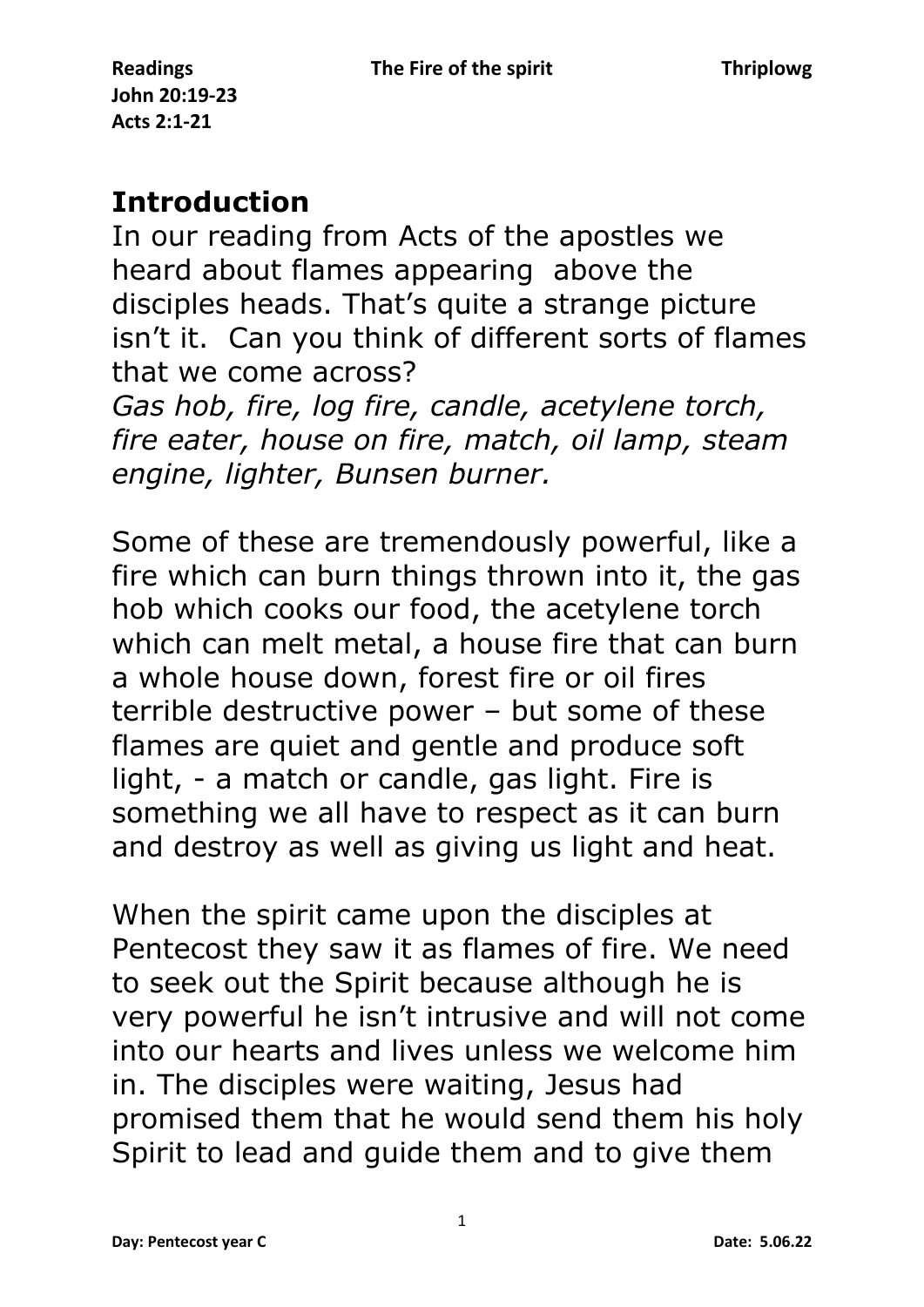power from on high. They stayed where they were told to and were waiting for him to come. We need to believe that if open ourselves to God and seek him we will find him – and we will.

In our reading the holy spirit was described as flames of fire with the sound of a rushing wind.

## **Like fire the spirit can be strong and powerful in our lives** *hold up first flame*

The Holy Spirit has the power to transform us completely, to change us and deal with our weaknesses and failure. He also can work in us to do God's work healing and transforming in ways that we don't expect and can't even begin to imagine. It is the Holy Spirit that can work through us to bring people to know God and to bring healing to their lives

## **Sometimes the Spirit is gentle and quiet ,**

whispering deep into our needs and telling us what he wants us to know. *hold up first flame* The Holy Spirit has the power to transform us completely, to change us and deal with what is right *hold up second flame.* When Elijah was in real trouble he went up onto a mountain top to find God and looked for him in a storm, in the fire and in the thunder but he wasn't in any of those. God spoke to Elijah in a still small voice –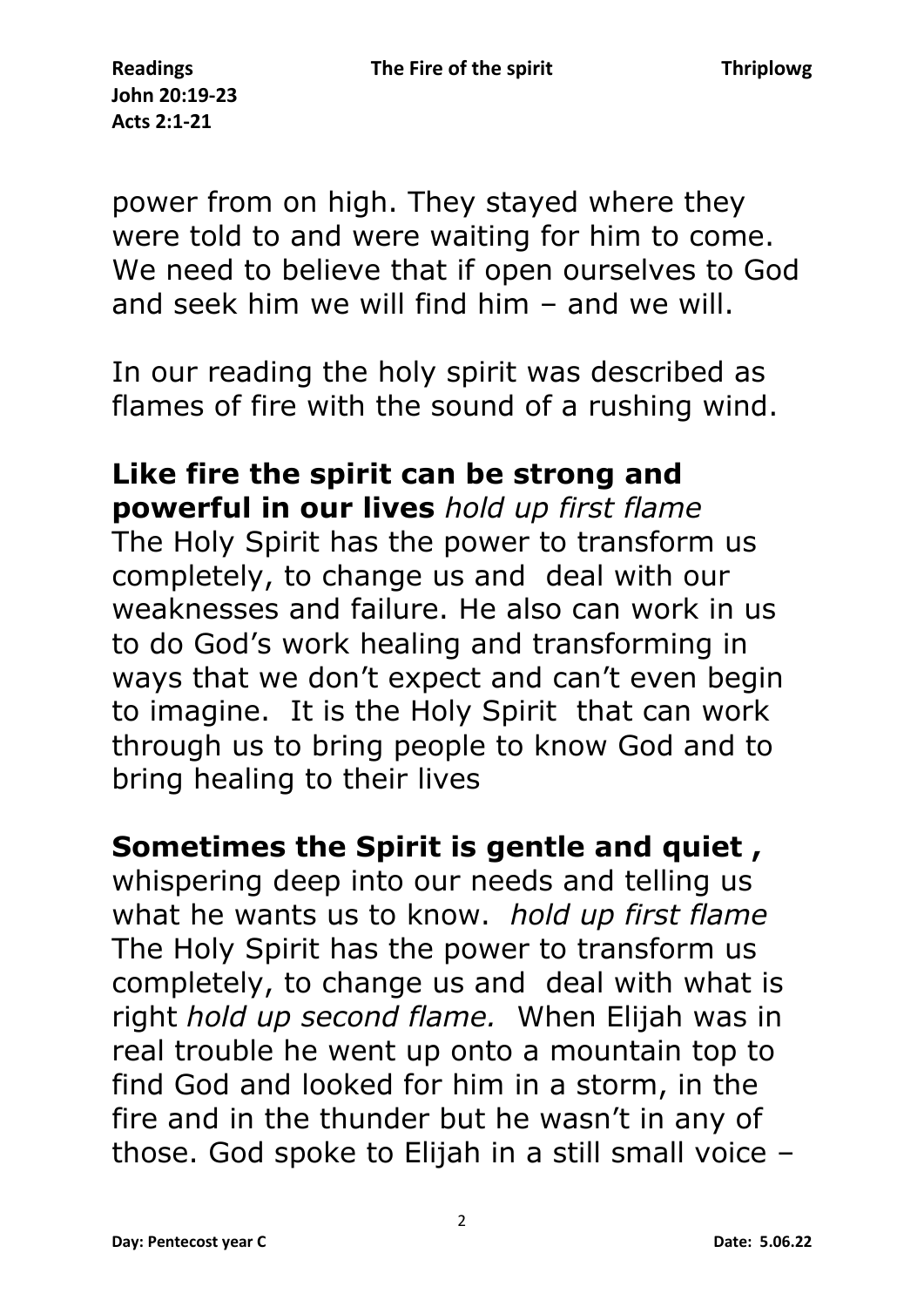and that is how he often speaks to us. His voice is gentle and loving and quiet and can get drowned out by all the other voices we hear in our minds but if we listen very carefully and ask him to help us hear him we will hear God's spirit speaking directly to us, reassuring us, telling us how much he loves us, guiding us when we aren't sure what to do and encouraging us when we please him.

**Like fire, the Spirit is warming,** spreading love and a real desire to put things right, and stand up for goodness and truth. *Hold up third flame.* The fruits of the Spirit include love, joy, peace, patience, kindness and self-control. These things in our lives warm and strengthen us and it is God's love working through us that can touch other people's lives, can warm their hearts and open them to receiving God's love for themselves. God's spirit warms us and heals us.

**Like fire the Spirit is purifying, burning away** all that is evil and selfish in us so that we can become like pure refined gold, glowing with the light of God's love. *Hold up fourth flame.* Most metals are dug out of the ground as ores, combined with other substances. In order to make them pure they have to be melted to very high heats so that all the impurities float to the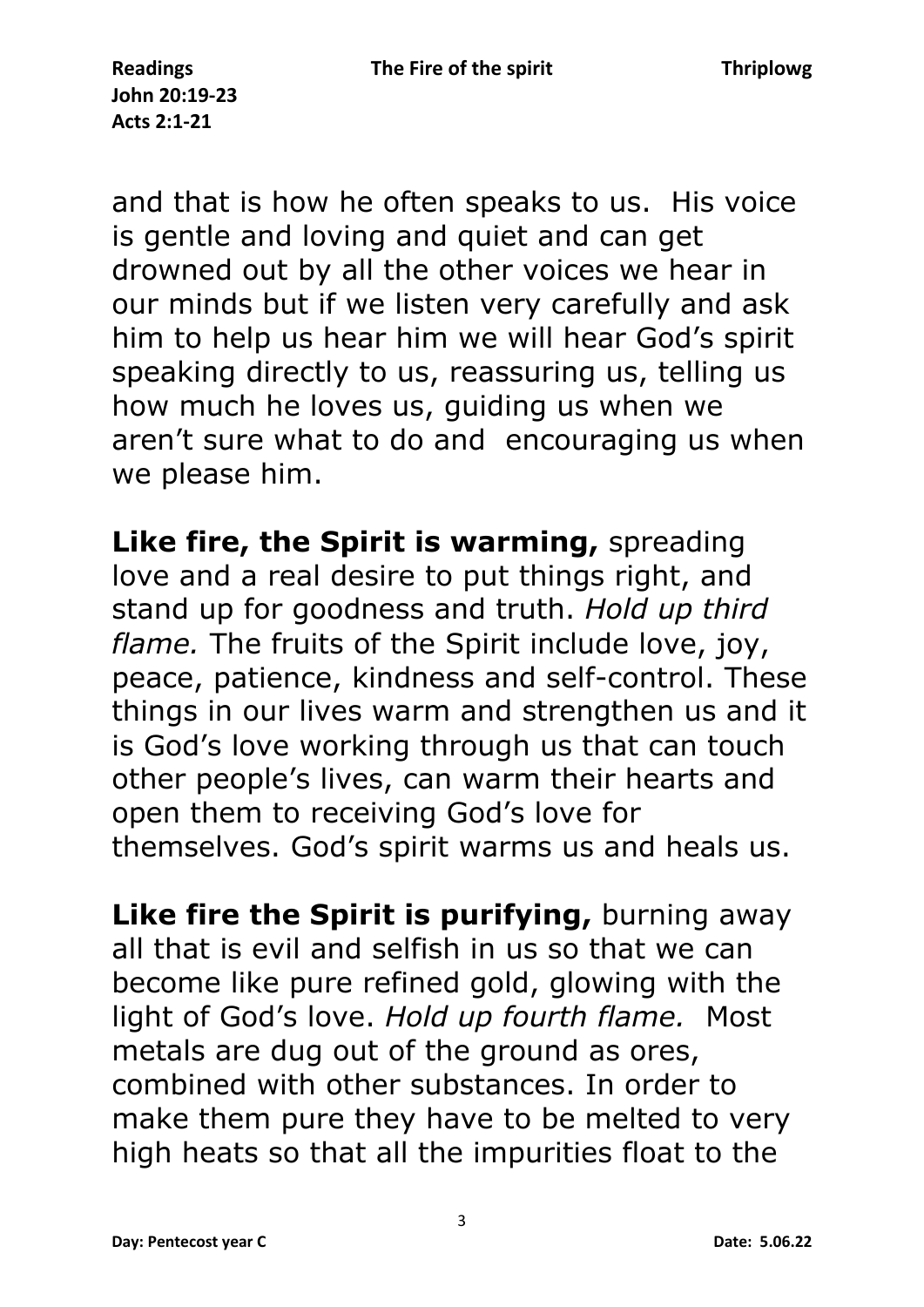surface and the pure metal can be drained off. That happens when producing Gold, iron and copper. In some ways we are a bit like metal ores where the pure metal is mixed up with impurities. The Holy Spirit in us is a bit like a furnace melting away the impurities and producing pure gold unblemished and uncontaminated. The process can be painful, cleansing often is but it is always worth it because the product is so beautiful. When God's spirit burns away our impurities he makes us beautiful and shows how precious we are.

## **And like fire, the Holy Spirit is enlightening,**

shedding light for us on the Bible, our conversations and relationships and the events of our lives, so that we can see God more clearly through them. *Hold up fifth flame.* It is God's spirit working in us that helps us to know and understand God. He opens our eyes to see God at work in our lives and in the world around us, opens our ears to hear God speaking to us and opens our minds to understand his word the Bible. It is God's Holy Spirit that enables us to believe in him and to trust him and as he sheds his light in our lives we are more and more able to put our lives in God's hands for him to So God sends his Holy Spirit upon us in the same way that he did on his first disciples.